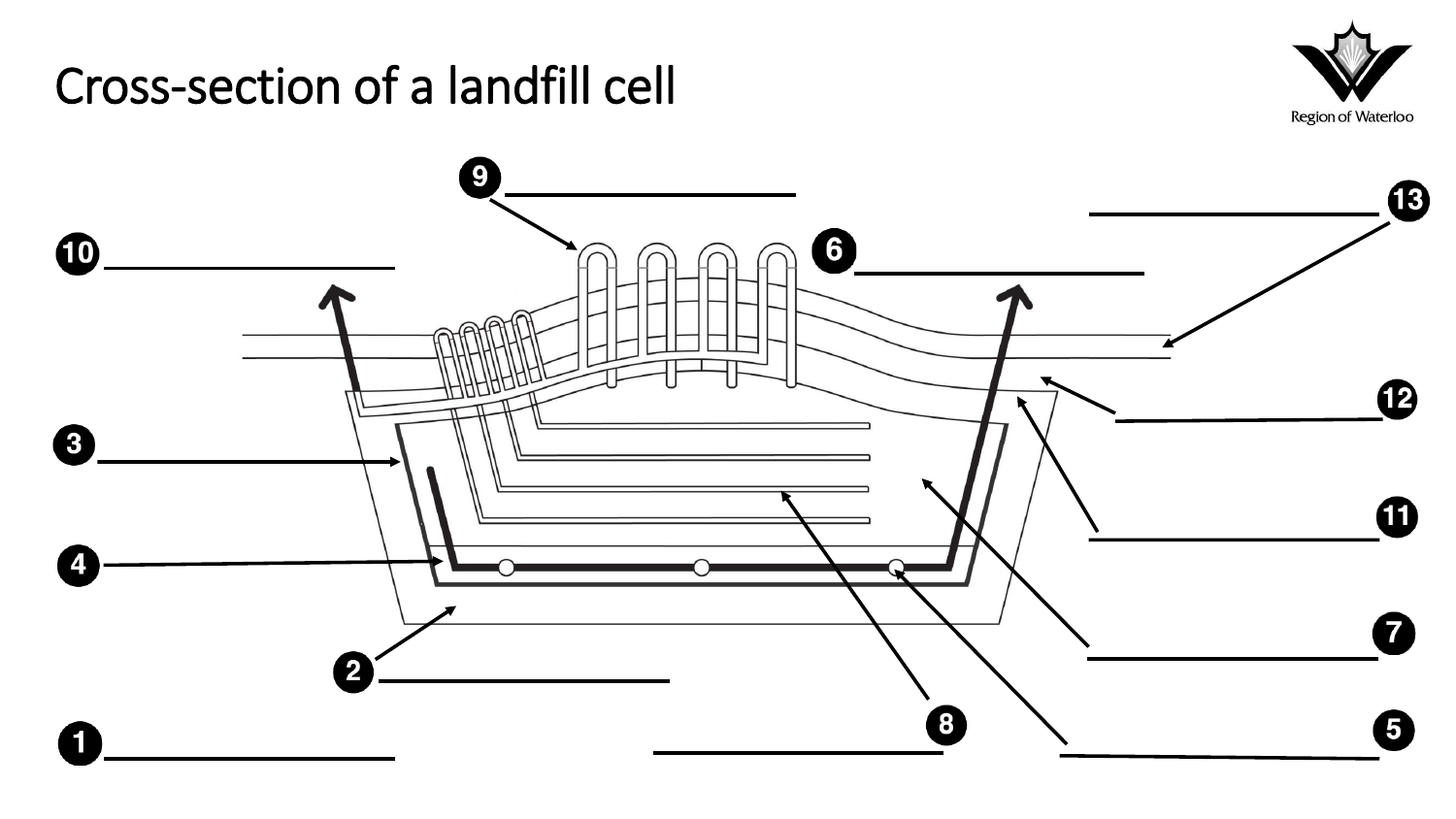# Label the parts of the landfill cell

- 1. Dirt under the landfill
- 2. Compacted clay liner
- 3. Geotextile
- 4. Gravel layer
- 5. Leachate collection pipe
- 6. To leachate pump station
- 7. Waste
- 8. Gas collection trenches 9. Gas collection wells
- 10. To gas plant
- 11. Clay cover
- 12. Topsoil
- 13. Vegetation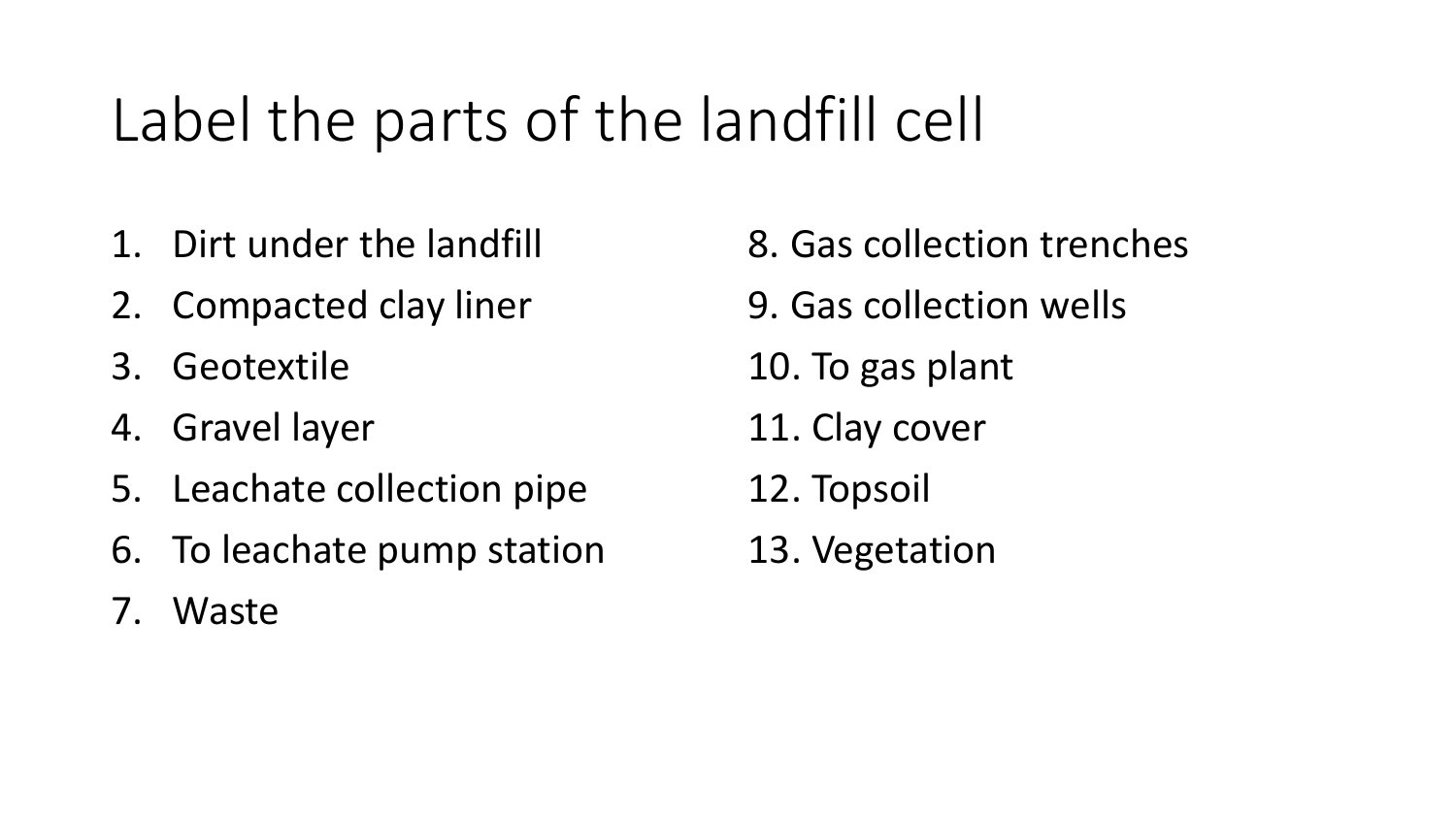# What does it all mean?

Landfill cell: A hole in the ground that is engineered and designed to protect the soil and water supply from waste that is put in the space.

1. **Dirt under the landfill:** Dirt and soil that is naturally part of the earth.

2. Compacted clay liner: Clay is a type of soil found in the earth in this area. When clay is pressed tightly together it gets firm and doesn't let moisture run through it easily. The liner holds the waste inside the landfill and stops it from leaking into the ground.

3. **Geotextile:** A fabric material laid to protect the clay liner.

4. **Gravel layer:** Crushed rocks and stones create support for leachate pipes.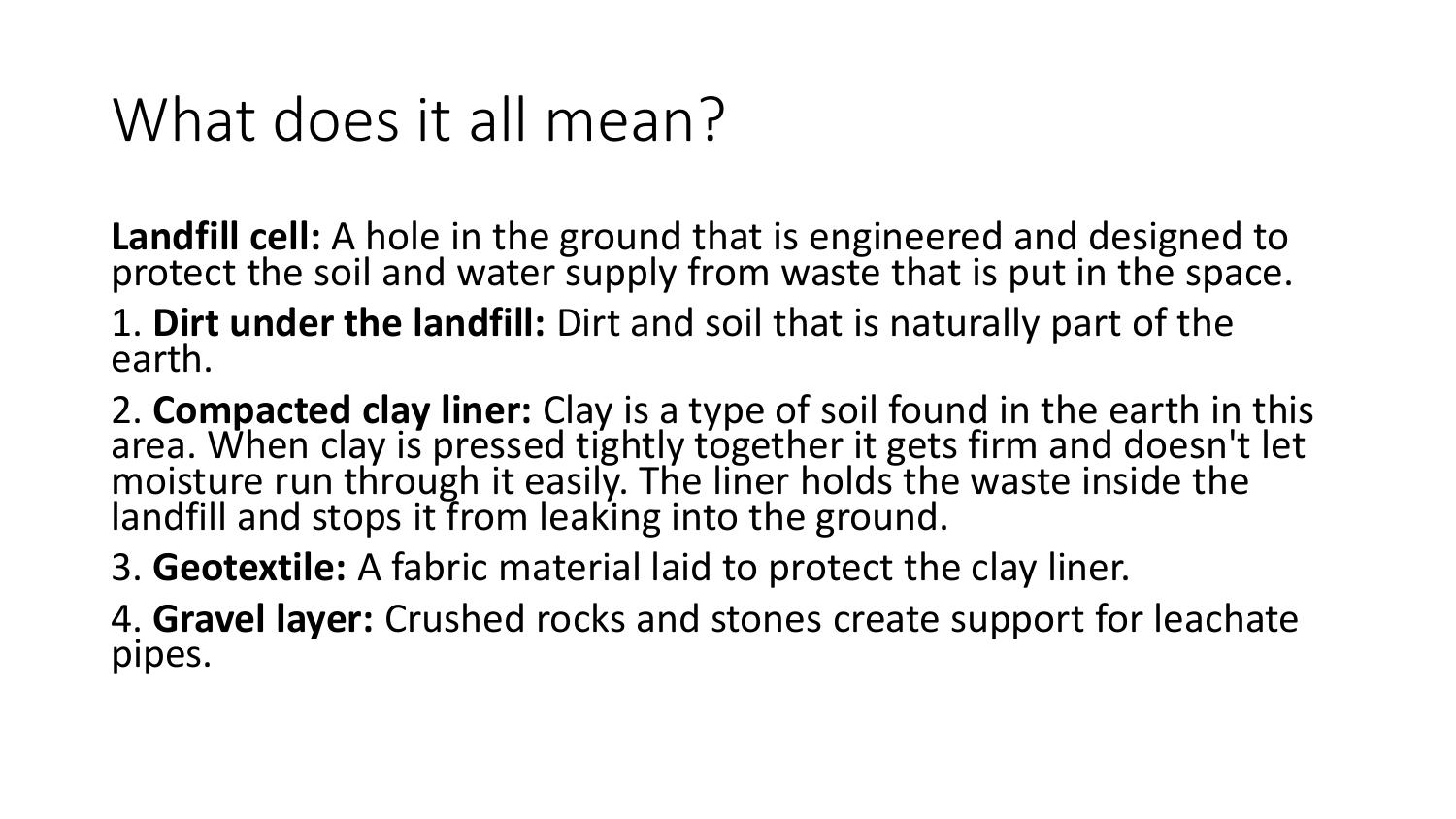## What does it all mean?

 leachate as it trickles down and help move it out of the landfill. Leachate 5. **Leachate collection pipe:** Pipes at the bottom of the cell collect is a liquid created when water from rain and snow mixes with waste inside the landfill as they try to breakdown.

6. **To leachate pump station:** Leachate that is collected from the leachate collection pipes goes to a pump station, then it moves to the sanitary sewer and then to the local wastewater treatment plant for cleaning.

7. **Waste:** Garbage, recyclables and organics (food) that get put into the landfill.

8. **Gas collection trenches:** A group of horizontal pipes laid on each layer of waste within the cell that collect gas and move it into gas wells.